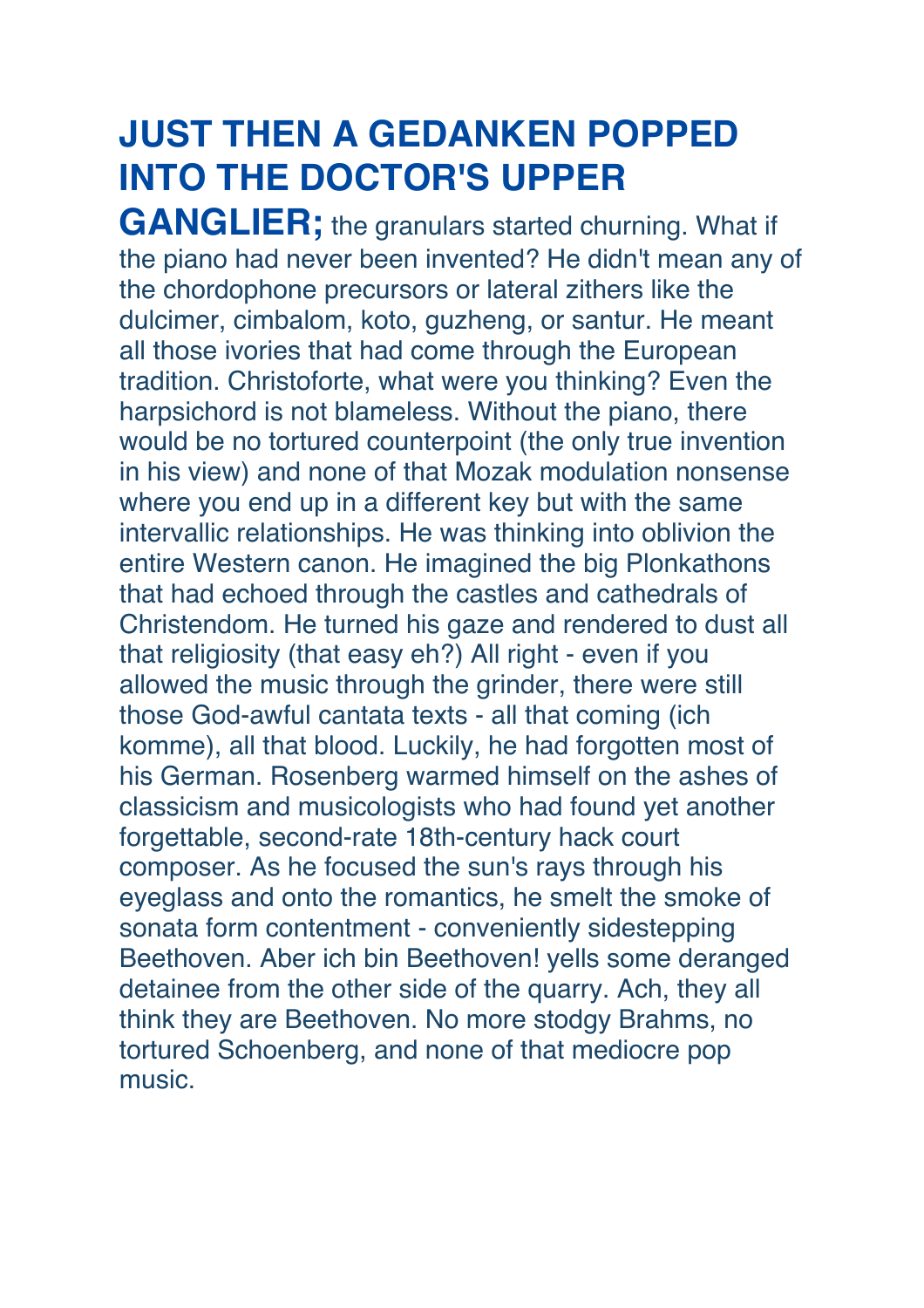## **YOU COULDN'T HAVE ENDED UP WITH ALL THAT MUSIC** without the piano; it

had been the musicologist's dream instrument. Apart from it being blindingly obvious where all the notes are and hence a reductionist's hammer taken to the basic principles of 'other' in music, the keyboard (for that is what it had come down to) haunted Rosenberg, who had lived long enough to see that 84 keys were an extravagance in passing (he blinked). The piano was clearly responsible for the computer - and Steve Jobs had been tone deaf (he noted). One keyboard click was what it now took to play the entire works of any sonic event ever heard by anyone at any time in any place, including the quarry where he was now working, building his final contribution - a onestop shopping marvel to confound: the irreducible computational device made of stone.

## **A CHASTENED, BARE-FOOTED ROSENBERG CONTINUED** his contemplative

labour. Here a chip, there a chip, everywhere a chip chip. The keyboard was the super paradigm of the Enlightenment. The Cartesian balloon sent aloft in the unlimited fresh air released with the decapitation of the French nobility and its gastronomic cake. What could be more damning than the simple elegance of a pianoforte duality in abundance at the table of the bourgeois? The black keys could be white, and the white keys could be black. It didn't matter as long as there were two sets clearly demarcated for all to see and hear, all in their places with bright shining faces, (Rosenberg pondered between movements, his stone axe raised in anticipation).